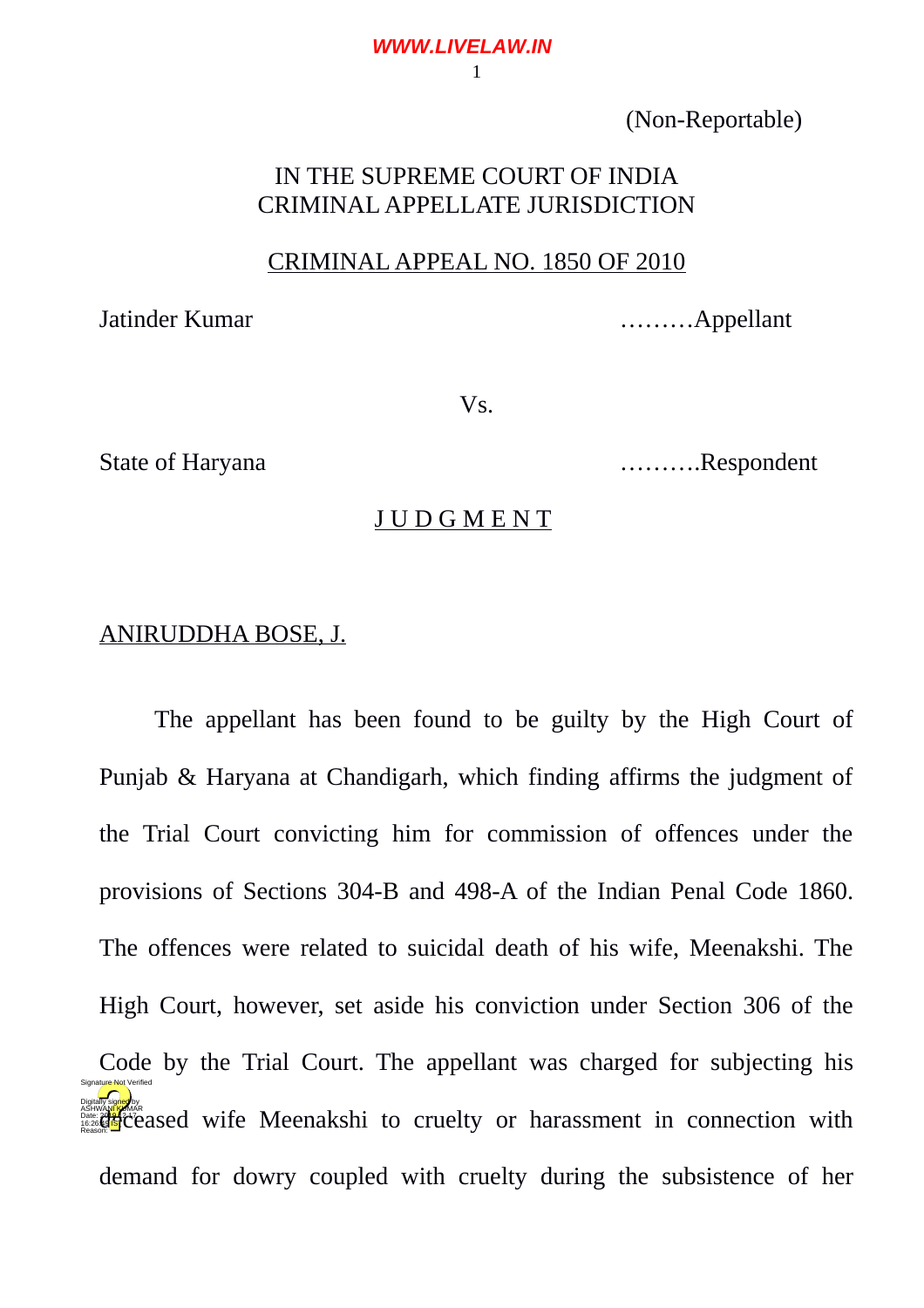marriage during her stay in her matrimonial home at Mullana in the Ambala district, Haryana. Charge was also framed against him for abetting Meenakshi's suicide. She had committed suicide in the night of  $20<sup>th</sup>$ September 1991. Her marriage with the appellant was solemnised on  $7<sup>th</sup>$ March 1991. On 20<sup>th</sup> September 1991, the deceased victim had come to her parental home to attend "pagree ceremony" of a relative and ultimately returned to her matrimonial home along with the appellant on that very evening. The mother and two brothers of the appellant were also implicated with the same charges and convicted by the Trial Court. The High Court, however, acquitted them.

2. The father of the deceased, Som Prakash (PW-1) received a message on that very night from another relative of his, Parveen Kumar (PW-4) that his daughter, Meenakshi had been taken to the Civil Hospital, Ambala. She was found dead in the said hospital. The cause of death was consumption of aluminium phosphide. In early morning of  $21<sup>st</sup>$  September 1991(2.30 A.M.), father of the deceased (PW-1) lodged the First Information Report. On the basis of statement of P.W.1 recorded by the SHO/SI of Police Station Mullana, Kewal Krishan (P.W.7), said First Information Report was registered. The P.W.1 implicated, along with the appellant, his mother, two brothers Atul Mittal and Anil Kumar of subjecting the victim to various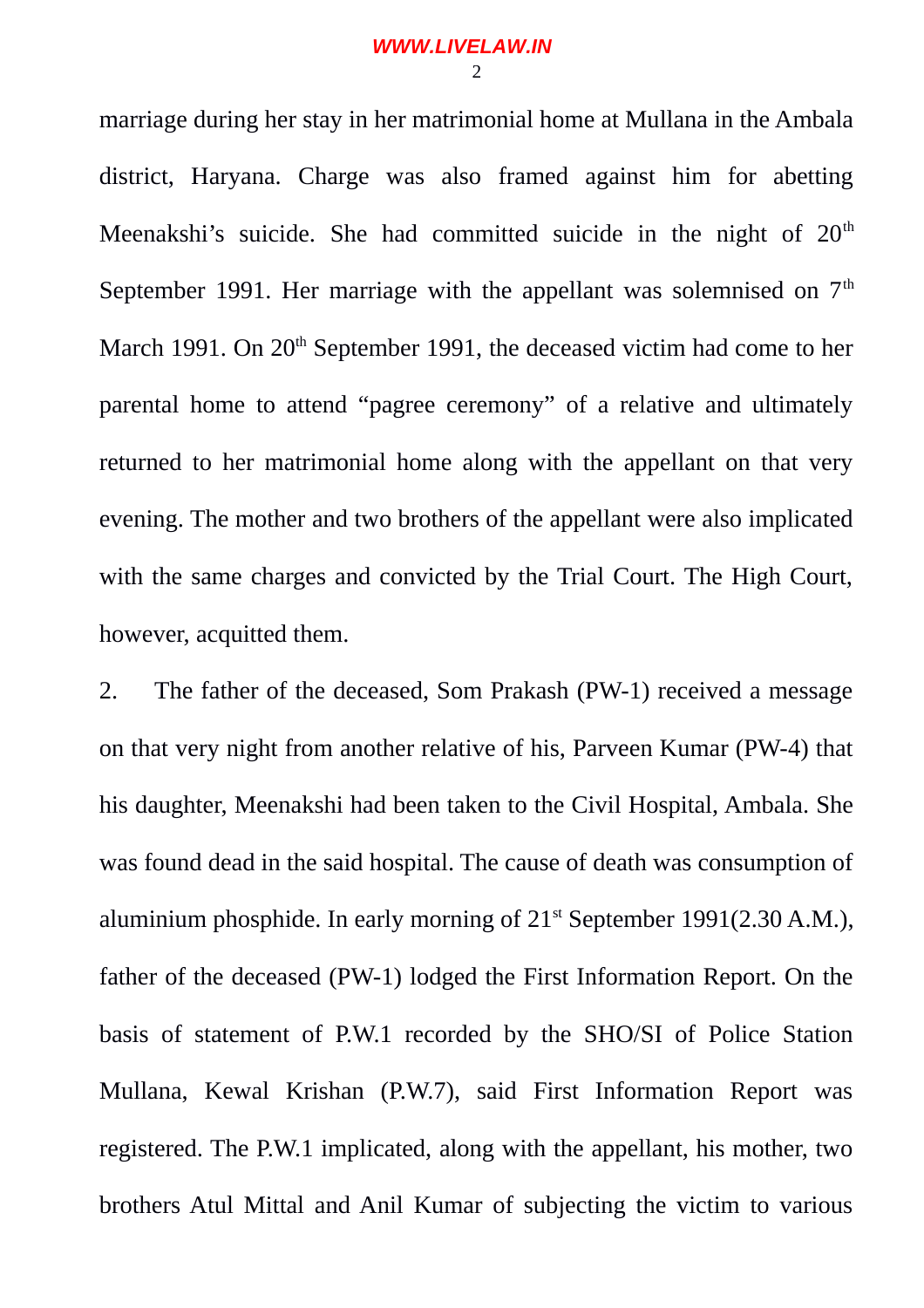types of torture for not bringing sufficient dowry. In his statement, as recorded, he said that before marriage, Anil Kumar, along with the appellant, made the demand of Rs. 1,00,000/- for purchasing a Maruti vehicle. He has also stated in his deposition that he spent a sum of Rs. 2,50,000/- in marriage ceremony of his daughter. He also stated in his deposition that taunting of her daughter had continued for bringing insufficient dowry. Moreover, on certain occasions of bereavement in the family, PW-1 stated in his examination-in-chief, that Meenakshi was not allowed to visit her parental home and on other occasions, his relations were not allowed to meet her in the matrimonial home either. Further demand of dowry was made, according to him, to help the appellant in respect of his clinic, in response to which PW-1 gave Rs.20,000/- to his daughter for her well-being. The statement forming the basis of F.I.R. broadly corresponds to the deposition of PW-1 and there has been no major contradiction or discrepancy between the version of the P.W.1 concerning the antecedents and circumstances of Meenakshi's death in the F.I.R. statement and P.W.1's witness statement.

3. Charges were framed under Sections 306, 406, 304-B and 498-A of the Code before the Trial Court against all the persons arraigned as accused in the F.I.R., following charge-sheet submitted by the police on completion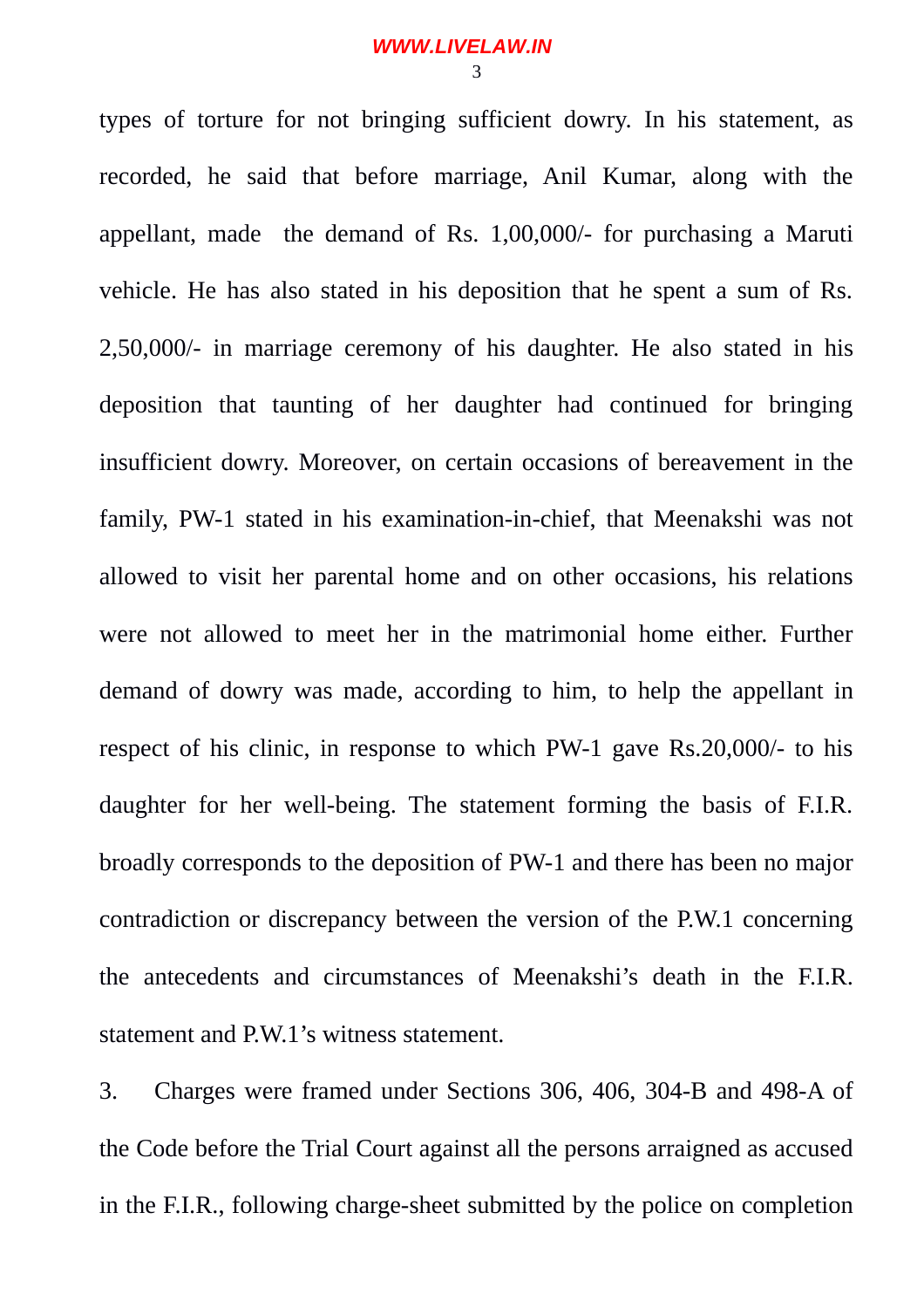of investigation. Altogether seven witnesses were examined by the prosecution, of which four were witnesses of fact. All of these four, however, were near or distant relatives of the deceased. The father of the deceased deposed as PW-1 whereas her paternal uncle, Bharat Bhushan was examined and he deposed as PW-2. We have already referred to Parveen Kumar, who appears to be a relative of the deceased and also the mediator in the marriage. He was examined as PW-4 and one Rajat Kumar, maternal cousin of the deceased, deposed as PW-5. There were two police witnesses, Jeet Ram (PW-3) and Kewal Krishan, the Investigating Officer who deposed as PW-7. PW-6 was Dr. Tarsem Kumar Monga, the Medical Officer of Civil Hospital, Ambala Cantonment who had conducted postmortem of the deceased along with two other doctors, P.S. Ahuja and Mrs. Rozy Aneja. The PW-6 confirmed death of Meenakshi on account of aluminium phosphide poisoning.

4. So far as the judgment of conviction of the Trial Court is concerned, not much came out from the depositions of the two police witnesses, except that PW-7 stated that dowry articles were produced before him by Bimla Wanti, mother of the appellant. The Trial Court, primarily relying on the depositions of PW-1, PW-2 and PW-4 convicted all the four persons finding them guilty of offences under Sections 304-B, 306 and 498A of the 1860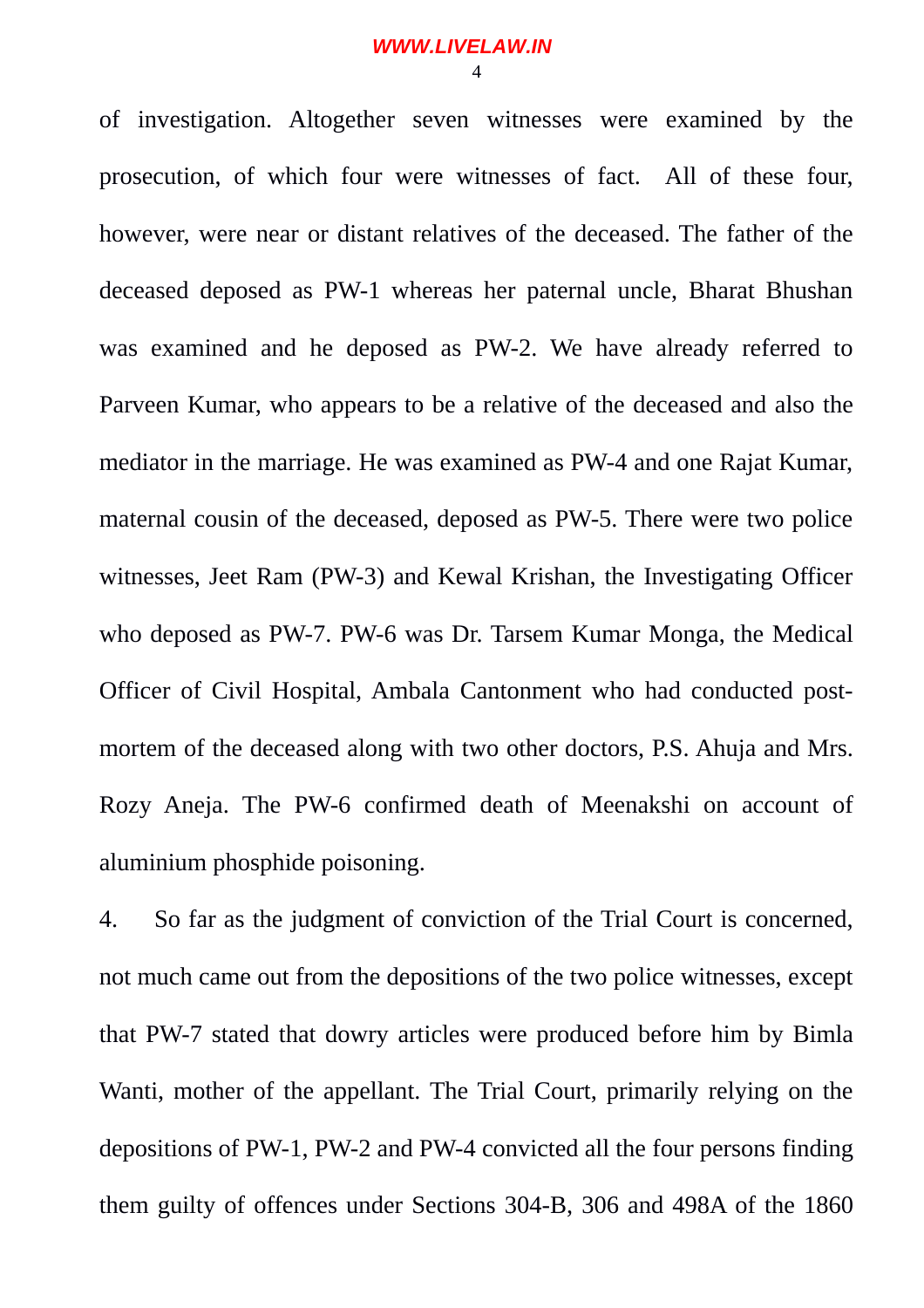Code and awarded sentence of rigorous imprisonment for a period of 10 years to each one of them under section 304-B and four years rigorous imprisonment under Section 306 of the Code. No separate sentence was awarded under Section 498-A because of sentence having been passed against the accused for major offence under Section 304-B of the Code. Fine of Rs.1,000/- was imposed on each one of them on both counts with direction of six months additional rigorous imprisonment in the event of failure to pay the fine. As we have already narrated, the High Court however acquitted the mother and two brothers of the appellant and set aside the judgment of their conviction and order of sentence. Conviction of the appellant under Section 306 of the 1860 Code was set aside but conviction and sentence on other counts were sustained. This is the judgment which is under appeal before us, instituted by the appellantconvict.

5. Main case of the appellant, argued by Mr. Harin Raval, Senior Counsel has been that there was no evidence of any torture for demand of dowry against the appellant. On the other hand, our attention was drawn to a part of the deposition of Bharat Bhushan (PW-2). He stated in his deposition that Meenakshi had told them (possibly implying his other family members) that she had been taunted by all the accused persons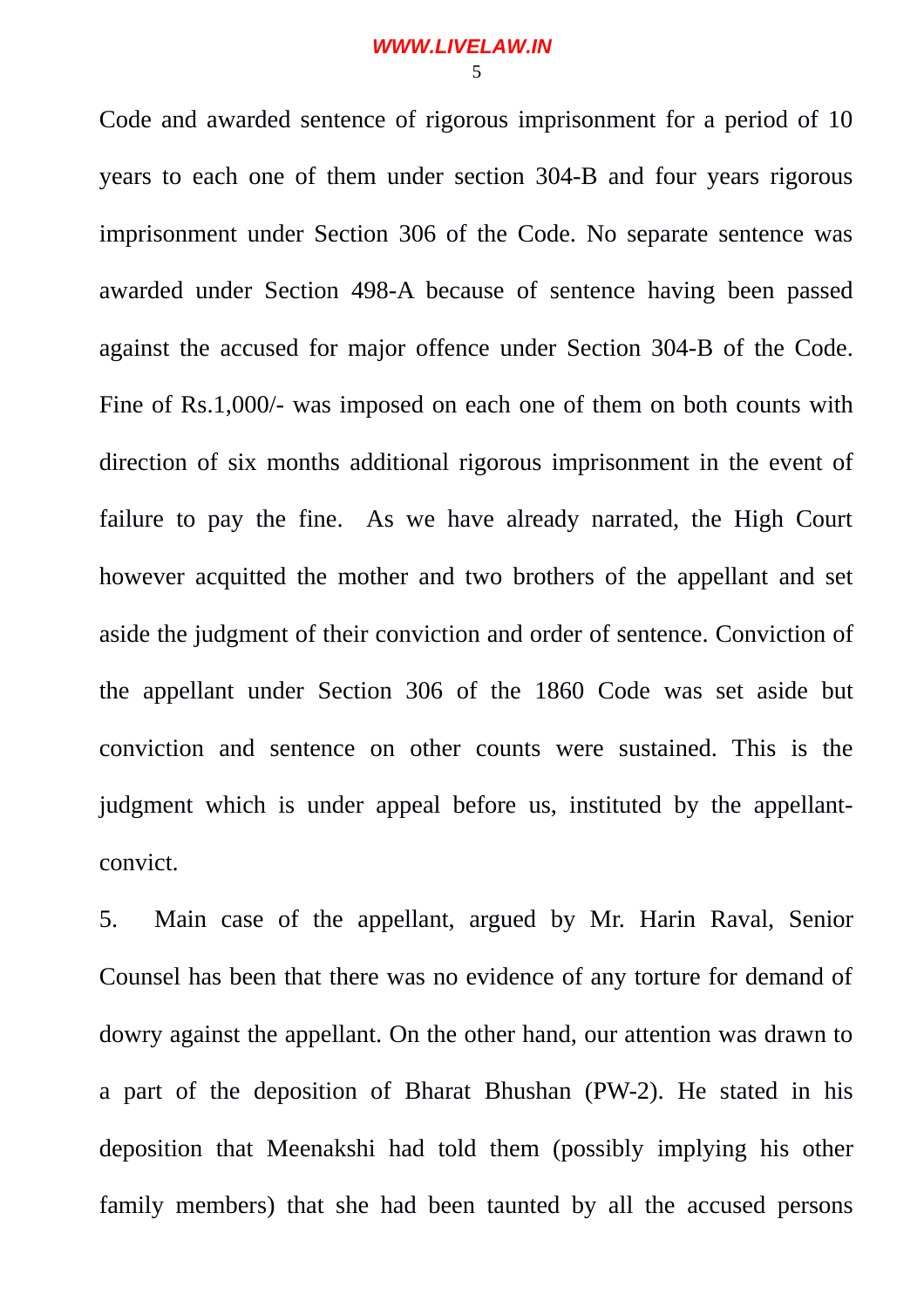**WWW.LIVELAW.IN**

6

excluding the husband. But the same witness also stated in his deposition:-

"Thereafter, Meenakshi came to her parental house for the purpose of taking her examination. She again told her parents and me that Dr. Jitender Mittal accused and other accused had demanded a sum of Rs.50,000/- for extension of clinic. My involvement in my niece was little more than usual because my wife's brother had proposed that alliance and I was also married at Mullana. I persuaded Meenakshi's father to pay up that amount if that could ensure her happiness at the matrimonial house. Som Parkash PW handed over a sum of Rs.20,000/- to Meenakshi when she left for the matrimonial house after taking her examinations. She had earlier told that the accused used to harass her and had told her to return only if she could bring a sum of Rs.50,000/-."

6. Mr. Raval relied on decision of this Court in the case of *Appasaheb &*

*Anr. vs. State of Maharashtra (2007) 9 SCC 721,* in this judgment it was

observed:

"11. In view of the aforesaid definition of the word "dowry" any property or valuable security should be given or agreed to be given either directly or indirectly at or before or any time after the marriage and in connection with the marriage of the said parties. Therefore, the giving or taking of property or valuable security must have some connection with the marriage of the parties and a correlation between the giving or taking of property or valuable security with the marriage of the parties is essential. Being a penal provision it has to be strictly construed. Dowry is a fairly well-known social custom or practice in India. It is well-settled principle of interpretation of statute that if the Act is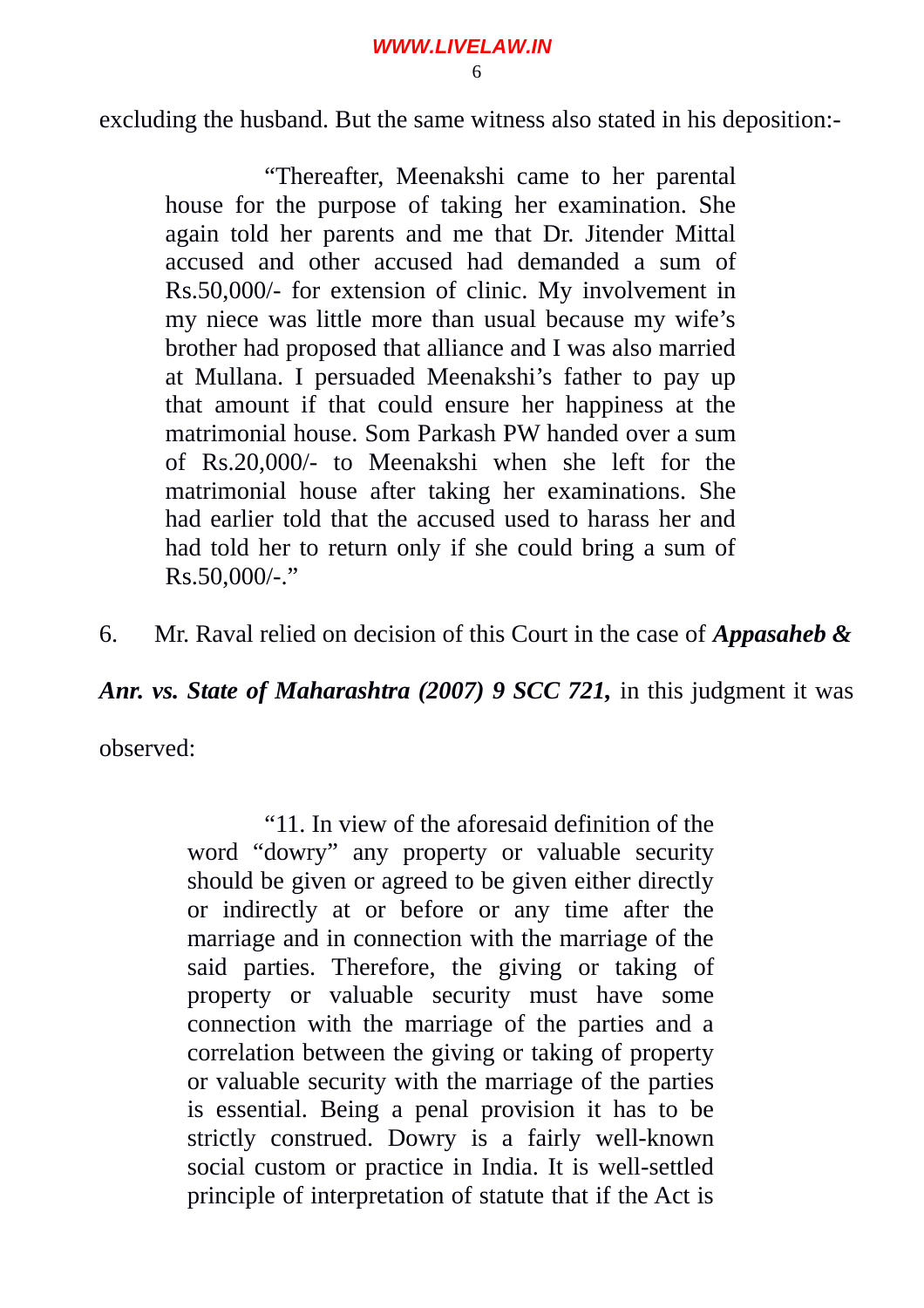passed with reference to a particular trade, business or transaction and words are used which everybody conversant with that trade, business or transaction knows or understands to have a particular meaning in it, then the words are to be construed as having that particular meaning.(See *Union of India v. Garware Nylons Ltd. (1996) 10 SCC 413 and Chemical and Fibres of India Ltd. v. Union of India (1997) 2 SCC 664*.) A demand for money on account of some financial stringency or for meeting some urgent domestic expenses or for purchasing manure cannot be termed as a demand for dowry as the said word is normally understood. The evidence adduced by the prosecution does not, therefore, show that any demand for "dowry" as defined in Section 2 of the Dowry Prohibition Act was made by the appellants as what was allegedly asked for was some money for meeting domestic expenses and for purchasing manure. Since an essential ingredient of Section 304-B IPC viz. demand for dowry is not established, the conviction of the appellant cannot be sustained."

7. But the view of the Court reflected in that judgment that seeking financial assistance would not per se constitute demand for dowry has been rejected by a later judgment of a three-Judge Bench of this Court in the case of *Rajinder Singh vs. State of Punjab (2015) 6 SCC 477.* Upon considering the case of **Appasaheb (supra)** and certain other authorities, it was held in the case of **Rajinder Singh (supra)**:-

> "20. Given that the statute with which we are dealing must be given a fair, pragmatic, and commonsense interpretation so as to fulfil the object sought to be achieved by Parliament, we feel that the judgment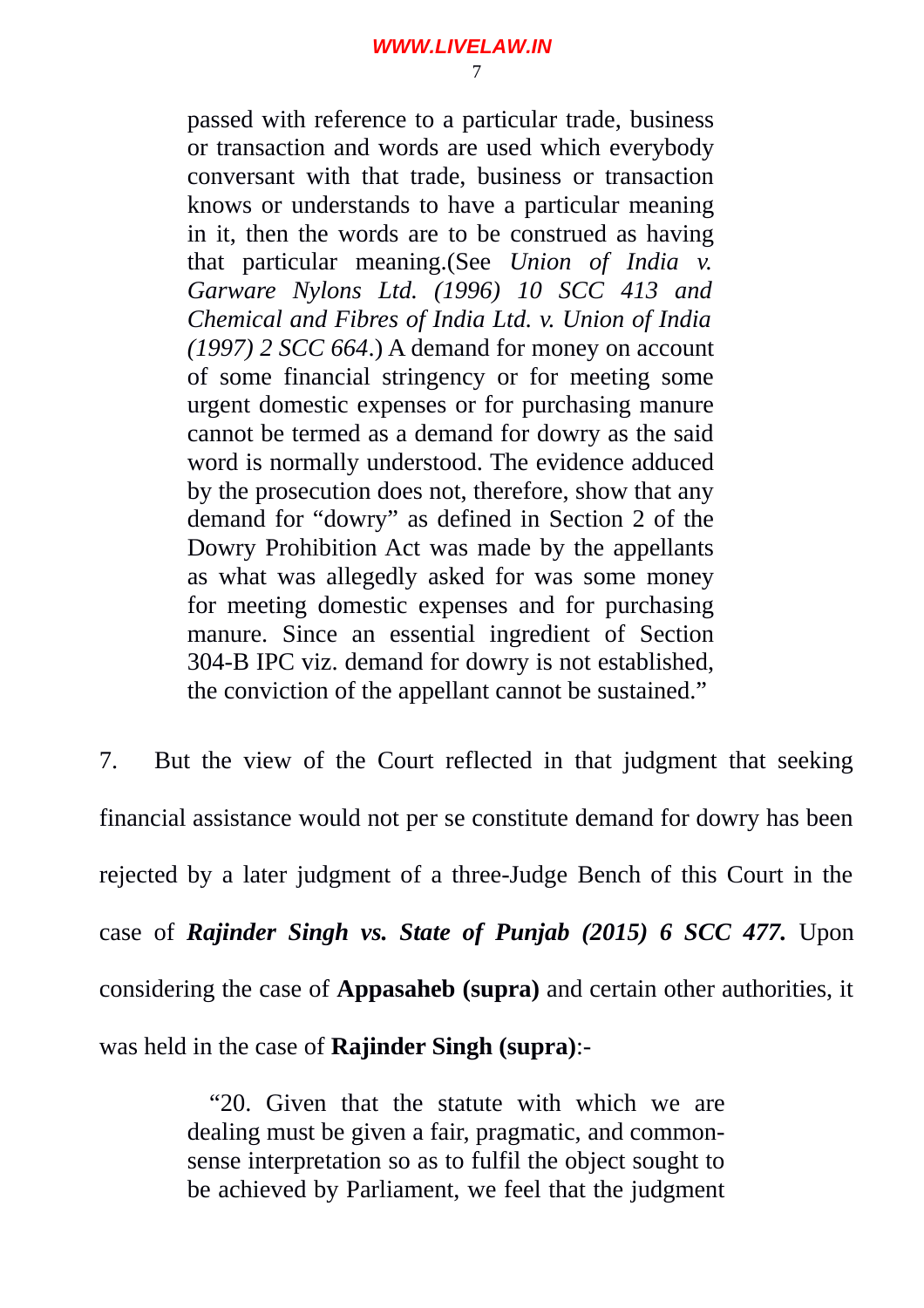#### **WWW.LIVELAW.IN**

8

in *Appasaheb* case followed by the judgment of *Vipin Jaiswal* do not state the law correctly. We, therefore, declare that any money or property or valuable security demanded by any of the persons mentioned in Section 2 of the Dowry Prohibition Act, at or before or at any time after the marriage which is reasonably connected to the death of a married woman, would necessarily be in connection with or in relation to the marriage unless, the facts of a given case clearly and unequivocally point otherwise."

8. It was also held in the **Rajinder Singh (supra)** that the expression

"soon" is not to be construed as synonymous with "immediate". The

observation of the three-Judge Bench on this point is:-

"23. We endorse what has been said by these two decisions. Days or months are not what is to be seen. What must be borne in mind is that the word "soon" does not mean "immediate". A fair and pragmatic construction keeping in mind the great social evil that has led to the enactment of section 304B would make it clear that the expression is a relative expression. Time lags may differ from case to case. All that is necessary is that the demand for dowry should not be stale but should be the continuing cause for the death of the married woman under section 304B."

9. So far as present appeal is concerned, the depositions of the prosecution witnesses about torture and demand for dowry made by the appellant have been believed by the Trial Court as also the High Court. Barring the stray remark by P.W.2, both P.W.1 and P.W.2 have narrated facts which would constitute demand for dowry as also inflicting cruelty and torture upon the deceased victim. Such consistent stand of these two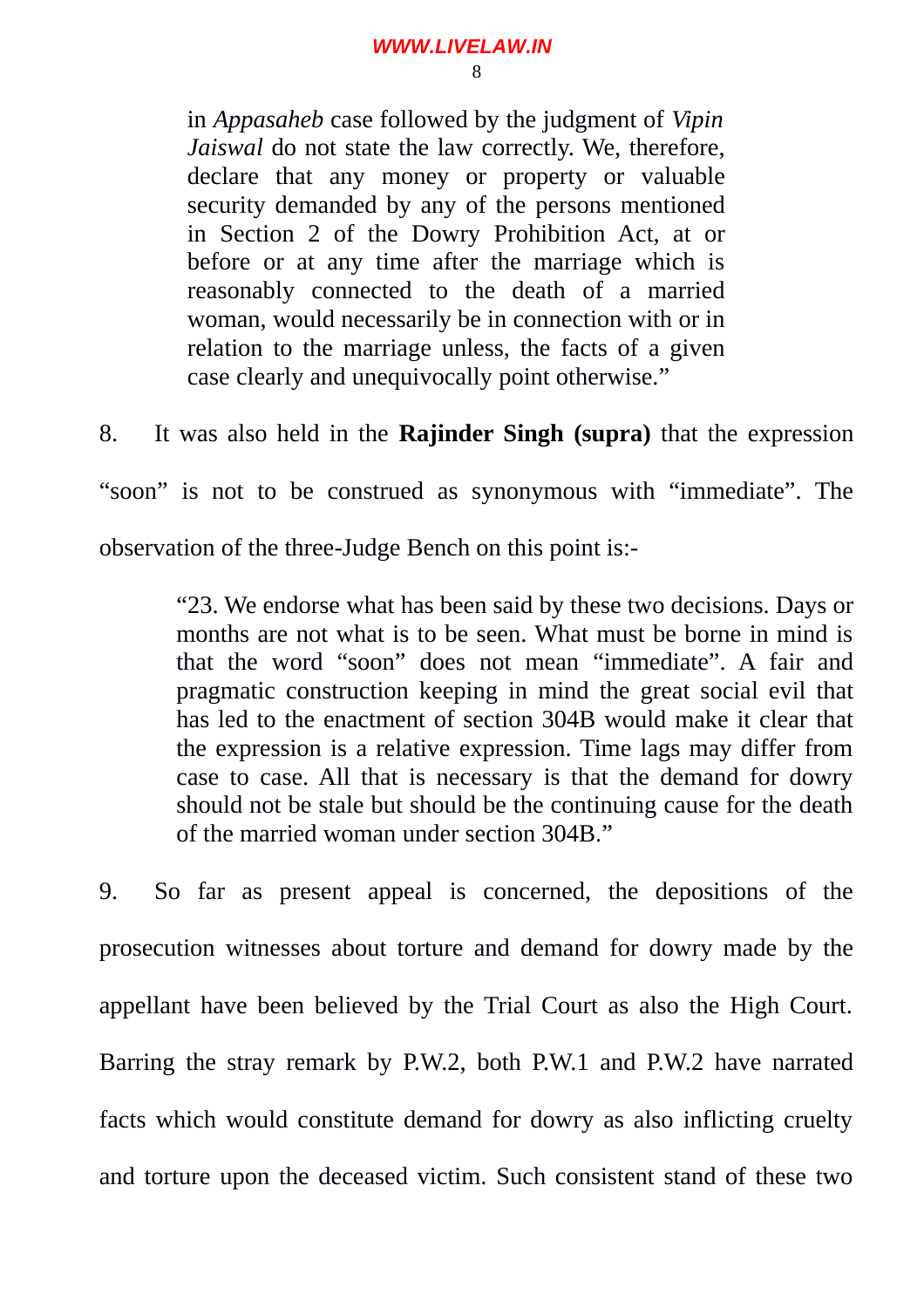witnesses cannot be said to have been overshadowed by the above-referred stray statement of P.W.2 which is not in tune with rest of his deposition. As regards the appellant, it is a finding on fact upon proper appreciation of evidence. We do not find any major contradiction in the statements made by P.W.1 and P.W.2 on demand for dowry and subjecting the deceased victim to cruelty. They stuck by their statements in cross-examination. From their depositions, a link can be established between such acts of the appellant and death of the deceased victim. Once these factors are proved, presumption rests on the accused under Section 113-B of the Indian Evidence Act, 1872. The appellant in his statement made in response to his examination under Section 313 of the Code of Criminal Procedure, 1973 attributed suicide of the victim to depression on account of several of her relatives' deaths within a short spell of time. Though the factum of several deaths in her family has been established, there is no corroboration of such a depressive state of mind of the deceased. The other defence of the appellant is that she was a modern urban lady and could not adjust to the life style of Mullana, a small town where her matrimonial home was situated. But both the Trial Court and the High Court rejected this defence. We find no reason to reappreciate evidence on this aspect. Father of the deceased, as also P.W.2 have proved the demand for dowry. This version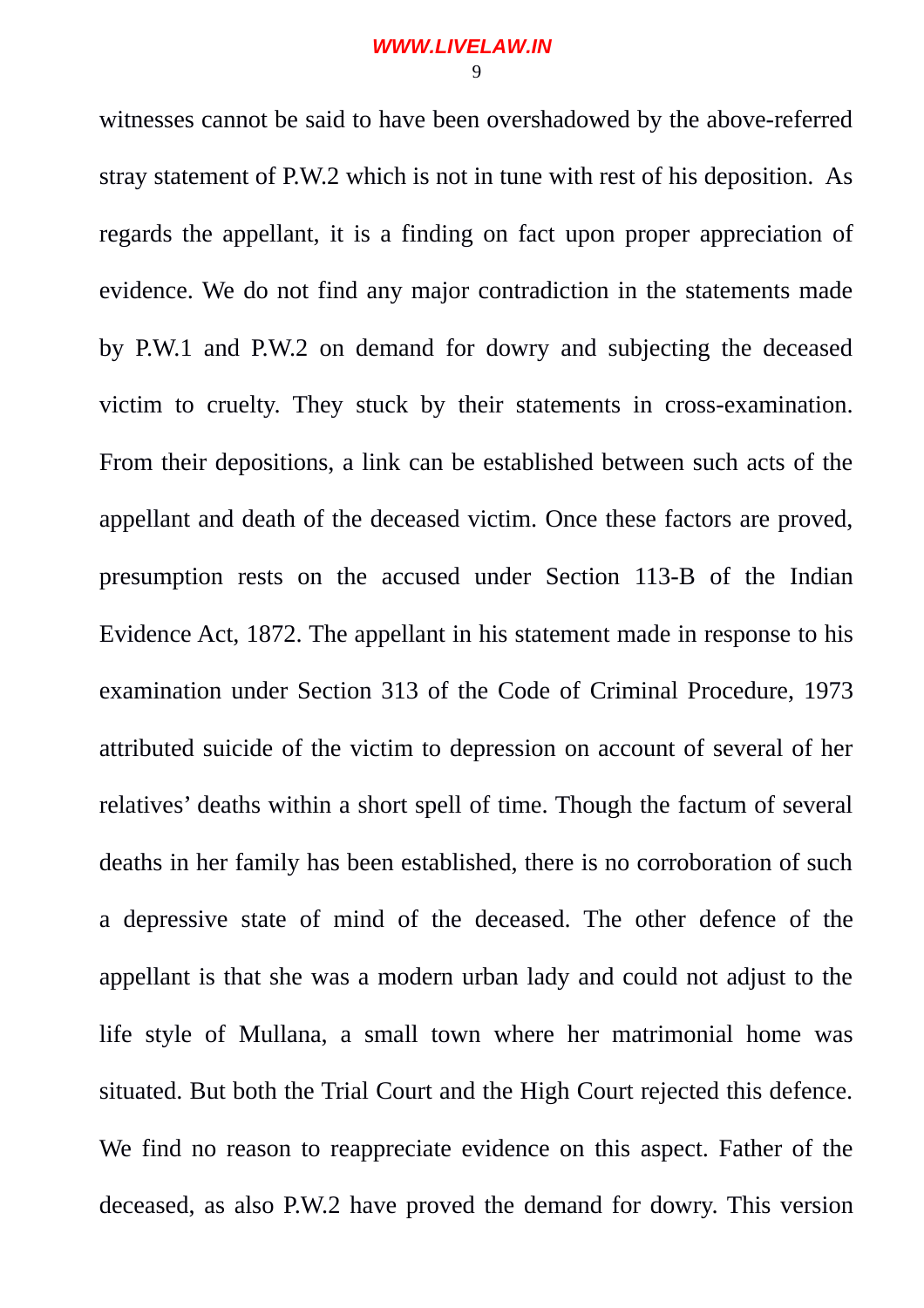has run consistently from the statement forming the basis of F.I.R. to deposition stage and we do not think the Trial Court and High Court had come to such conclusion in a perverse manner.

10. It is also argument of the appellant that since on the basis of same set of evidences, the co-accused persons were acquitted, the appellant only for the reason of being husband of the deceased could not be subjected to a different standard or yardstick in the guilt finding process. The High Court has given the following reasoning for letting off the co-accused persons:-

> "23. The next question, that arises for consideration is, as to which of the accused, could be said to have tortured Meenakshi, continuously, in connection with the demand of dowry, aforesaid leading to her death. It has come in the evidence, that Anil Kumar, and Atul Mittal, brothers of Jatinder Kumar, were living separately, from him. They had their separate mess, and business. It has come in the evidence, that Bimla Wanti, mother of Jatinder Kumar, was residing with her son Atul Mittal, who was unmarried, at that time. Under these circumstances, the only beneficiary, of the cash amount, for the purchase of car, or for extension of clinic, in the shape of dowry, could be said to be to the Jatinder Kumar, accused husband of deceased Meenakshi. A married brother, Atul Mittal, unmarried brother, and Bimla Wanti, mother of Jatinder Kumar, were not be benefitted, either on account of the demand of car, in the shape of dowry, or, on account of demand of cash, for the extension of clinic. It is matter of common knowledge that, when the bride dies, in the house of her in-laws, under unnatural circumstances, then no love is lost between the parents of the deceased, and members of her in-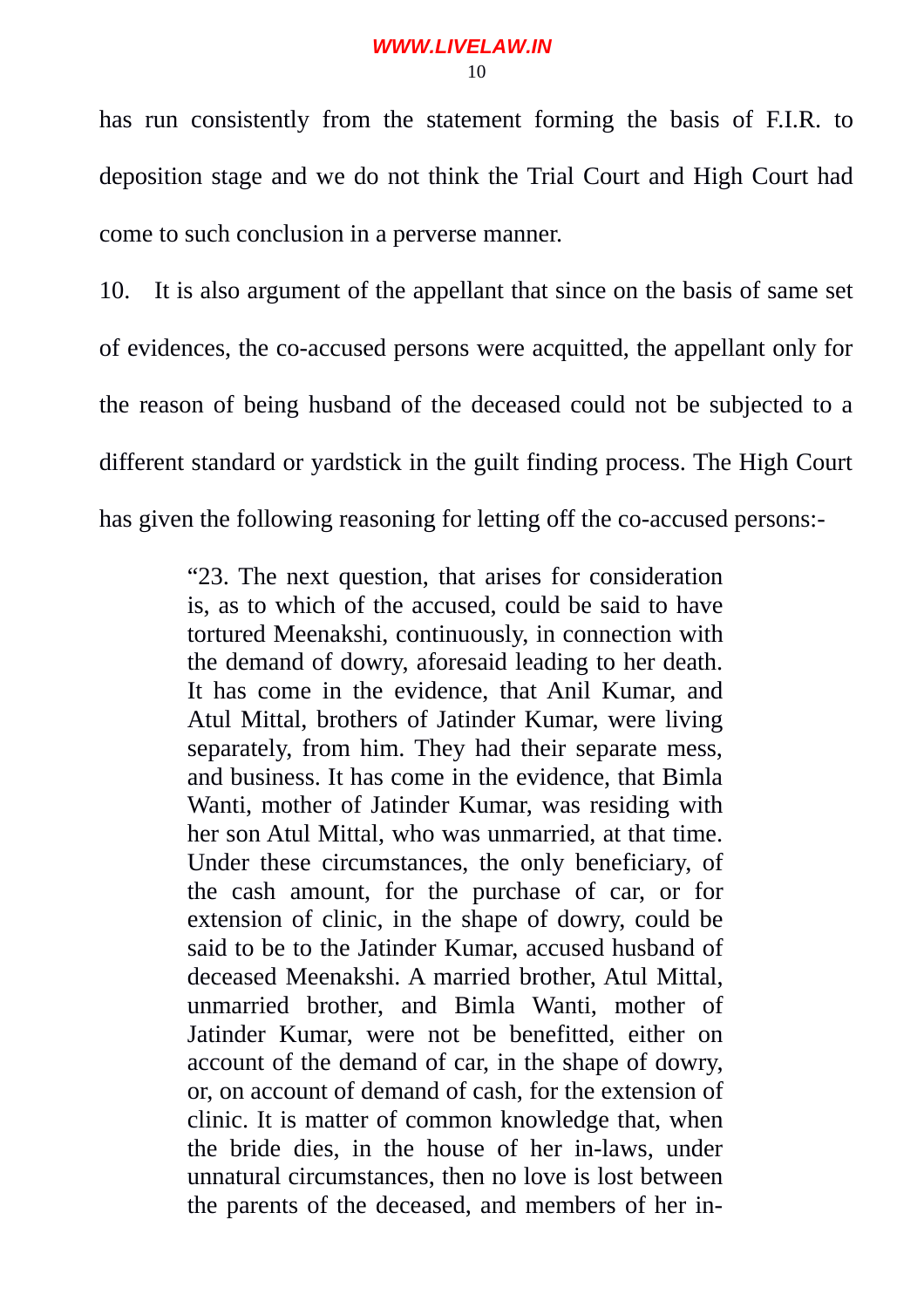laws family. In such a situation, the parents of the deceased are out and out, to rope in, as many members of the in-laws family of the bride-groom, as they could possibly do. The evidence of Som Prakash, complainant, Bharat Bhushan, paternal uncle of the deceased, and Parveen Kumar, mediator, that the accused, other than Jatinder Kumar, used to torture Meenakshi, in connection with the demand of dowry, as a result whereof, she died, could not be said to be reliable. The basis of omni-bus allegations, against Bimla Wanti, Atul Mittal, and Anil Kumar, that they subjected Meenakshi to cruelty, in connection with the demand of dowry continuously, until her death, they could not be convicted. It appears that, Anil Kumar, Bimla Wanti, and Atul Mittal, were falsely implicated, in the instant case, with a view to exaggerate the number of the accused. Only Jatinder Kumar, committed the offences, punishable under Sections 304 -B and 498-A of the Indian Penal Code. Out of abundant caution, Anil Kumar, Bimla Wanti, and Atul Mittal, accused, are required to be given the benefit of doubt, and, thus, are entitled to acquittal. The findings of the trial court, only to the extent aforesaid are affirmed."

11. We are not testing the legality of acquittal of the co-accused persons in this appeal. On the basis of the evidence on record, we are satisfied that the judgment and order of conviction and sentence was rightly confirmed by the High Court so far as the appellant is concerned. The factors which the High Court found for convicting the appellant, in our opinion, establishes guilt of the appellant beyond reasonable doubt. We find no reason to interfere with the judgment and order under appeal. The appeal is